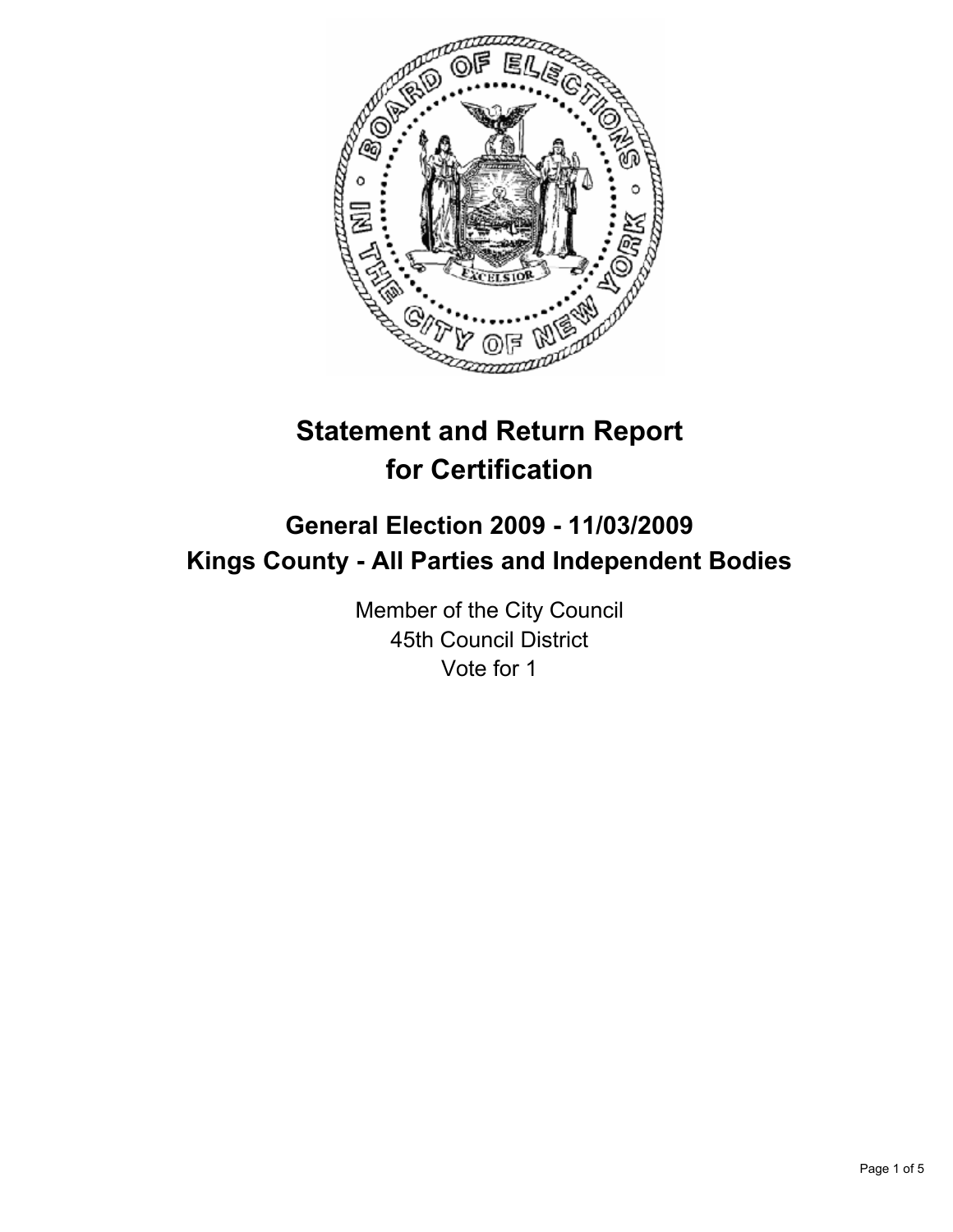

## **Assembly District 41**

| <b>PUBLIC COUNTER</b>                 | 6,798 |
|---------------------------------------|-------|
| <b>EMERGENCY</b>                      | 37    |
| ABSENTEE/MILITARY                     | 75    |
| AFFIDAVIT                             | 57    |
| <b>Total Ballots</b>                  | 6,967 |
| JUMAANE D WILLIAMS (DEMOCRATIC)       | 4,093 |
| SALVATORE GRUPICO (REPUBLICAN)        | 433   |
| <b>KENDALL STEWART (INDEPENDENCE)</b> | 1,081 |
| SALVATORE GRUPICO (CONSERVATIVE)      | 89    |
| JUMAANE D WILLIAMS (WORKING FAMILIES) | 193   |
| <b>Total Votes</b>                    | 5,889 |
| Unrecorded                            | 1.078 |

**Assembly District 42**

| <b>PUBLIC COUNTER</b>                 | 5,361 |
|---------------------------------------|-------|
| <b>EMERGENCY</b>                      |       |
| ABSENTEE/MILITARY                     | 52    |
| <b>AFFIDAVIT</b>                      | 60    |
| <b>Total Ballots</b>                  | 5,474 |
| JUMAANE D WILLIAMS (DEMOCRATIC)       | 3,547 |
| SALVATORE GRUPICO (REPUBLICAN)        | 265   |
| <b>KENDALL STEWART (INDEPENDENCE)</b> | 616   |
| SALVATORE GRUPICO (CONSERVATIVE)      | 40    |
| JUMAANE D WILLIAMS (WORKING FAMILIES) | 235   |
| <b>Total Votes</b>                    | 4,703 |
| Unrecorded                            | 771   |

#### **Assembly District 43**

| <b>PUBLIC COUNTER</b>                 | 96             |
|---------------------------------------|----------------|
| <b>EMERGENCY</b>                      | 0              |
| ABSENTEE/MILITARY                     | $\overline{2}$ |
| <b>AFFIDAVIT</b>                      | 0              |
| <b>Total Ballots</b>                  | 98             |
| JUMAANE D WILLIAMS (DEMOCRATIC)       | 63             |
| SALVATORE GRUPICO (REPUBLICAN)        |                |
| KENDALL STEWART (INDEPENDENCE)        | 23             |
| SALVATORE GRUPICO (CONSERVATIVE)      | 0              |
| JUMAANE D WILLIAMS (WORKING FAMILIES) | 4              |
| <b>Total Votes</b>                    | 91             |
| Unrecorded                            | 7              |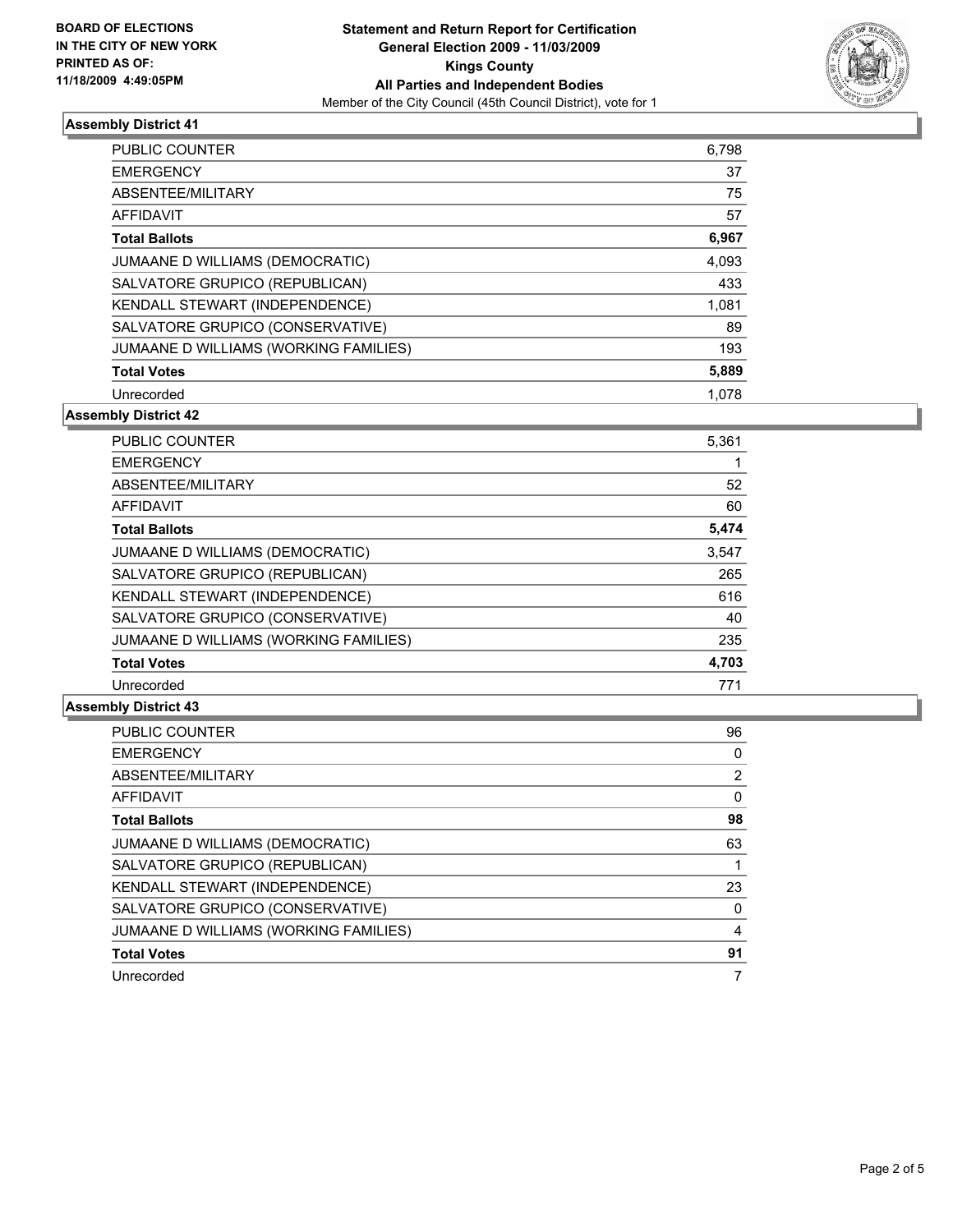

## **Assembly District 44**

| <b>PUBLIC COUNTER</b>                 | 753 |
|---------------------------------------|-----|
| <b>EMERGENCY</b>                      | 0   |
| ABSENTEE/MILITARY                     | 8   |
| AFFIDAVIT                             | 4   |
| <b>Total Ballots</b>                  | 765 |
| JUMAANE D WILLIAMS (DEMOCRATIC)       | 238 |
| SALVATORE GRUPICO (REPUBLICAN)        | 140 |
| KENDALL STEWART (INDEPENDENCE)        | 126 |
| SALVATORE GRUPICO (CONSERVATIVE)      | 21  |
| JUMAANE D WILLIAMS (WORKING FAMILIES) | 24  |
| <b>Total Votes</b>                    | 549 |
| Unrecorded                            | 216 |

**Assembly District 48**

| <b>PUBLIC COUNTER</b>                 | 11          |
|---------------------------------------|-------------|
| <b>EMERGENCY</b>                      | 0           |
| ABSENTEE/MILITARY                     | 0           |
| AFFIDAVIT                             | 0           |
| <b>Total Ballots</b>                  | 11          |
| JUMAANE D WILLIAMS (DEMOCRATIC)       | 2           |
| SALVATORE GRUPICO (REPUBLICAN)        | 0           |
| KENDALL STEWART (INDEPENDENCE)        | 6           |
| SALVATORE GRUPICO (CONSERVATIVE)      | $\mathbf 0$ |
| JUMAANE D WILLIAMS (WORKING FAMILIES) |             |
| <b>Total Votes</b>                    | 9           |
| Unrecorded                            | 2           |

#### **Assembly District 58**

| <b>PUBLIC COUNTER</b>                 | 7,957 |
|---------------------------------------|-------|
| <b>EMERGENCY</b>                      | 144   |
| <b>ABSENTEE/MILITARY</b>              | 82    |
| <b>AFFIDAVIT</b>                      | 88    |
| <b>Total Ballots</b>                  | 8,271 |
| JUMAANE D WILLIAMS (DEMOCRATIC)       | 5,596 |
| SALVATORE GRUPICO (REPUBLICAN)        | 98    |
| KENDALL STEWART (INDEPENDENCE)        | 1,361 |
| SALVATORE GRUPICO (CONSERVATIVE)      | 33    |
| JUMAANE D WILLIAMS (WORKING FAMILIES) | 227   |
| <b>Total Votes</b>                    | 7,315 |
| Unrecorded                            | 956   |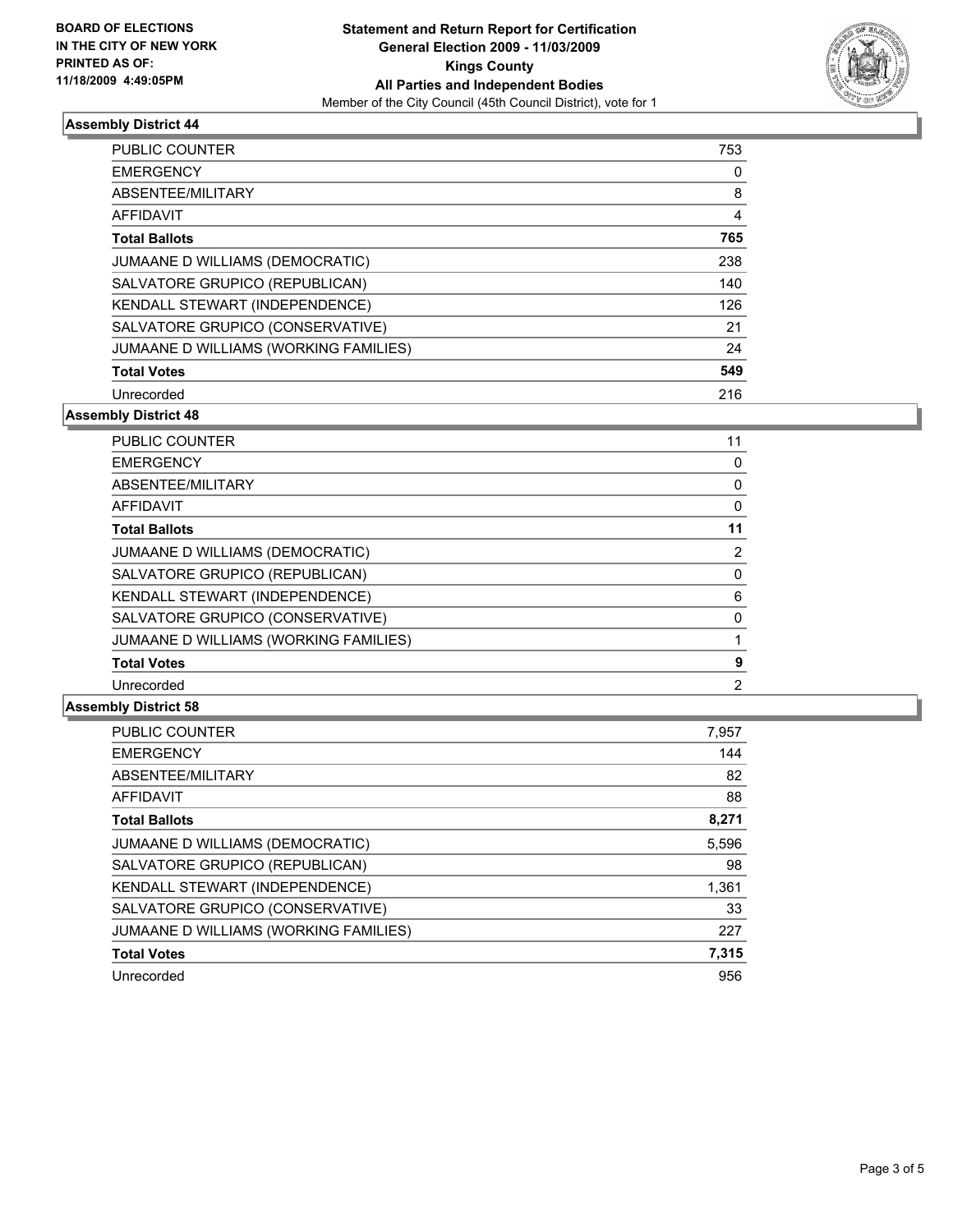

## **Assembly District 59**

| <b>PUBLIC COUNTER</b>                 | 254 |
|---------------------------------------|-----|
| <b>EMERGENCY</b>                      |     |
| ABSENTEE/MILITARY                     | 5   |
| <b>AFFIDAVIT</b>                      | 2   |
| <b>Total Ballots</b>                  | 262 |
| JUMAANE D WILLIAMS (DEMOCRATIC)       | 158 |
| SALVATORE GRUPICO (REPUBLICAN)        | 21  |
| KENDALL STEWART (INDEPENDENCE)        | 24  |
| SALVATORE GRUPICO (CONSERVATIVE)      | 5   |
| JUMAANE D WILLIAMS (WORKING FAMILIES) | 7   |
| <b>Total Votes</b>                    | 215 |
| Unrecorded                            | 47  |